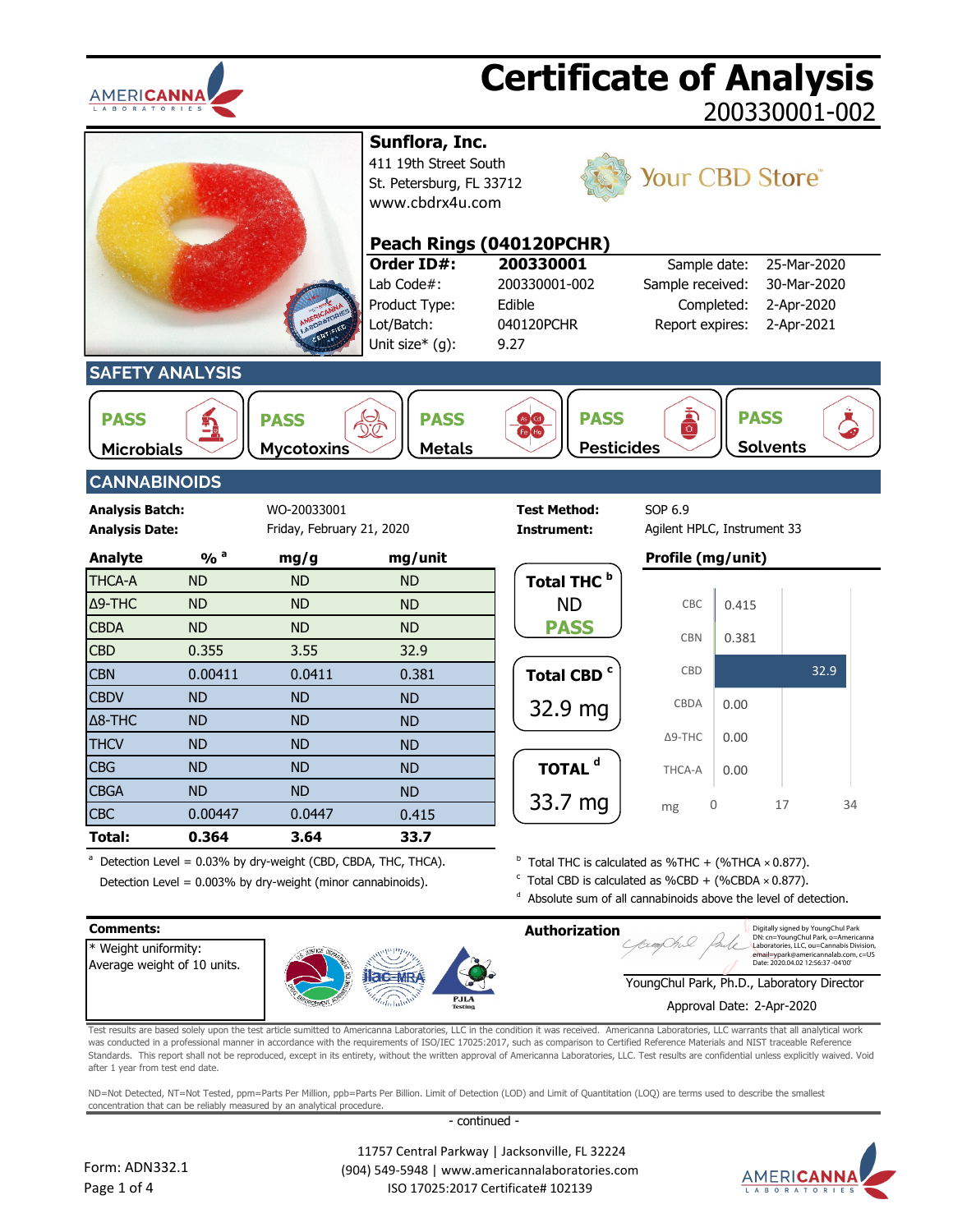



**Sunflora, Inc.**

**Order ID#:**

411 19th Street South St. Petersburg, FL 33712 [www.cbdrx4u.com](http://www.cbdrx4u.com/)

**Peach Rings (040120PCHR)**



## Your CBD Store®

|                                                                                             |                                        | Order ID#:<br>Lab Code $#$ :<br>Product Type:<br>Lot/Batch:<br>Unit size* (g): | 200330001<br>200330001-002<br>Edible<br>040120PCHR<br>9.27 | Sample date:<br>Sample received:<br>Completed:<br>Report expires: | 25-Mar-2020<br>30-Mar-2020<br>2-Apr-2020<br>2-Apr-2021 |
|---------------------------------------------------------------------------------------------|----------------------------------------|--------------------------------------------------------------------------------|------------------------------------------------------------|-------------------------------------------------------------------|--------------------------------------------------------|
| <b>MICROBIAL CONTAMINANTS</b>                                                               |                                        |                                                                                |                                                            |                                                                   |                                                        |
| <b>Analysis Batch:</b><br><b>Analysis Date:</b>                                             | WO-20033005<br>Tuesday, March 31, 2020 |                                                                                | <b>Test Method:</b><br>Instrument:                         | SOP 6.11<br>Agilent AriaMX, Instrument 38                         |                                                        |
| <b>TEST</b>                                                                                 |                                        | <b>RESULT</b>                                                                  | <b>SPECIFICATION</b>                                       |                                                                   |                                                        |
| Shiga toxin-producing E.coli (STEC)<br>Escherichia coli (E. coli)<br>Salmonella<br>Listeria |                                        | Pass<br>Pass<br>Pass<br>Pass                                                   | Not present<br>Not present<br>Not present<br>Not present   |                                                                   |                                                        |
| <b>MYCOTOXINS</b>                                                                           |                                        |                                                                                |                                                            |                                                                   |                                                        |
| <b>Analysis Batch:</b><br><b>Analysis Date:</b>                                             | WO-20033002<br>Monday, March 30, 2020  |                                                                                | <b>Test Method:</b><br>Instrument:                         | SOP 6.7<br>Agilent LC-MS/MS, Instrument 32                        |                                                        |
| <b>ANALYTE</b>                                                                              |                                        | <b>RESULT</b>                                                                  | <b>ACTION LIMIT</b>                                        | <b>LOD</b>                                                        | <b>UNIT</b>                                            |
| Aflatoxin, Total<br>Ochratoxin A<br>* Total Aflatoxin includes B1, B2, G1 and G2.           |                                        | Pass<br>Pass                                                                   | 0.020<br>0.020                                             | 0.005<br>0.005                                                    | $\mu$ g/g<br>$\mu$ g/g                                 |
| <b>HEAVY METALS</b>                                                                         |                                        |                                                                                |                                                            |                                                                   |                                                        |
| <b>Analysis Batch:</b><br><b>Analysis Date:</b>                                             | WO-20033005<br>Tuesday, March 31, 2020 |                                                                                | <b>Test Method:</b><br>Instrument:                         | SOP 6.10<br>Agilent ICP/MS, Instrument 37                         |                                                        |
| <b>ELEMENT</b>                                                                              |                                        | <b>RESULT</b>                                                                  | <b>ACTION LIMIT</b>                                        | <b>LOD</b>                                                        | <b>UNIT</b>                                            |
| Lead                                                                                        |                                        | Pass                                                                           | 0.50                                                       | 0.050                                                             | $\mu$ g/g                                              |
| Arsenic                                                                                     |                                        | Pass                                                                           | 1.5                                                        | 0.050                                                             | $\mu$ g/g                                              |
| Mercury                                                                                     |                                        | Pass                                                                           | 3.0                                                        | 0.005                                                             | $\mu$ g/g                                              |

**Comments: Authorization** Digitally signed by YoungChul Park DN: cn=YoungChul Park, o=Americanna None. Laboratories, LLC, ou=Cannabis Division, email=ypark@americannalab.com, c=US Laboratories, LLC, UCL, 2001<br>| email=ypark@americannalab.com<br>| Date: 2020.04.02 12:57:04 -04'00' **ac=MR** YoungChul Park, Ph.D., Laboratory Director **PJLA** Approval Date: 2-Apr-2020

Cadmium 0.50

Pass 0.50 0.050 µg/g

Test results are based solely upon the test article sumitted to Americanna Laboratories, LLC in the condition it was received. Americanna Laboratories, LLC warrants that all analytical work was conducted in a professional manner in accordance with the requirements of ISO/IEC 17025:2017, such as comparison to Certified Reference Materials and NIST traceable Reference Standards. This report shall not be reproduced, except in its entirety, without the written approval of Americanna Laboratories, LLC. Test results are confidential unless explicitly waived. Void after 1 year from test end date.

NA=Not Available or Applicable, ND=Not Detected, NT=Not Tested, ppm=Parts Per Million, ppb=Parts Per Billion. Limit of Detection (LOD) and Limit of Quantitation (LOO) are terms used to describe the smallest concentration that can be reliably measured by an analytical procedure.

- continued -

 11757 Central Parkway | Jacksonville, FL 32224 (904) 549-5948 | www.americannalaboratories.com ISO 17025:2017 Certificate# 102139

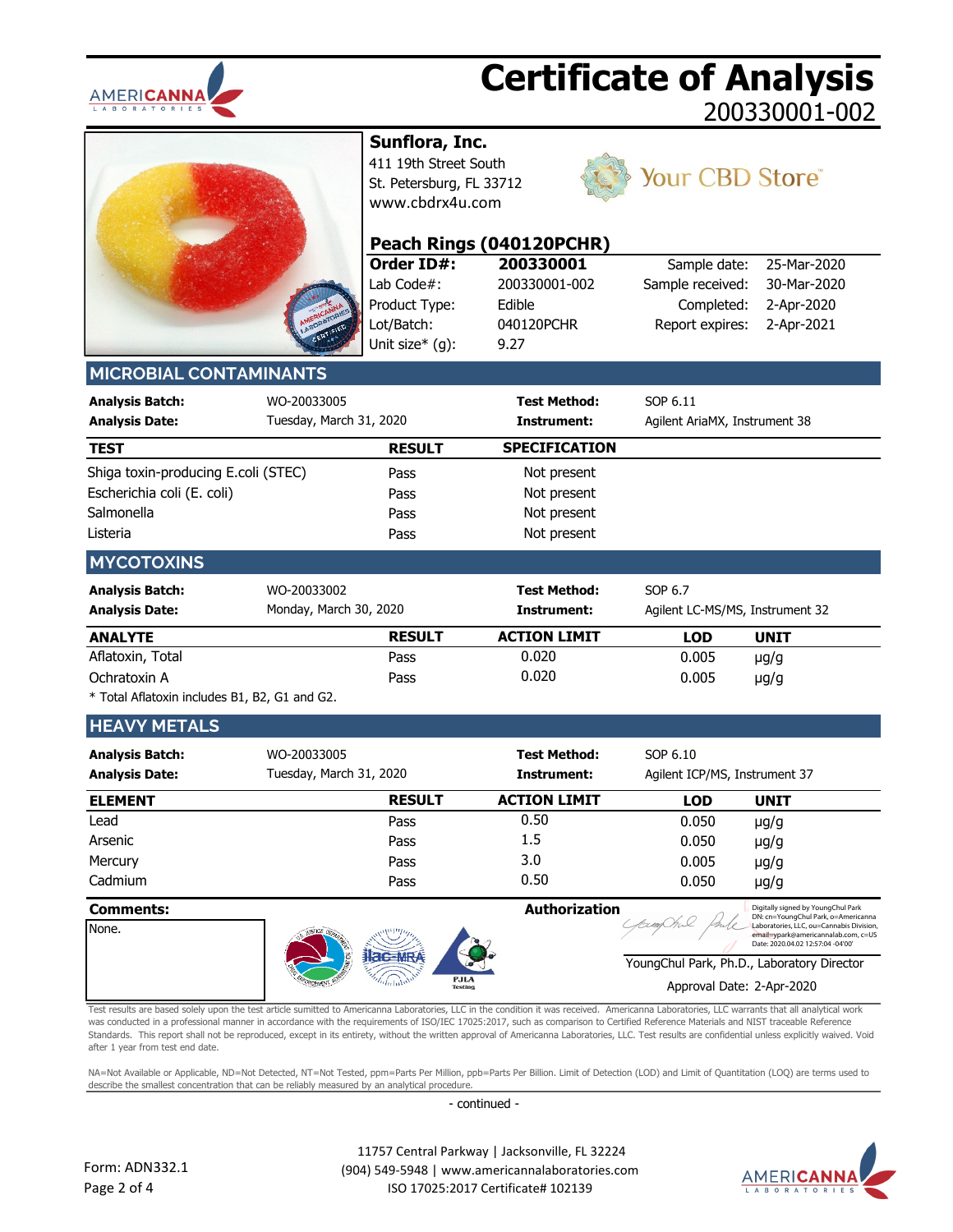



## **Sunflora, Inc.**

411 19th Street South St. Petersburg, FL 33712 [www.cbdrx4u.com](http://www.cbdrx4u.com/)



## Your CBD Store®

#### **Peach Rings (040120PCHR)**

9.27

**Order ID#:** Lab Code#: 200330001-002 Product Type: Edible Lot/Batch: 040120PCHR Unit size\* (g):

| 200330001     | Sample date:     | 25-Mar-2020 |
|---------------|------------------|-------------|
| 200330001-002 | Sample received: | 30-Mar-2020 |
| Edible        | Completed:       | 2-Apr-2020  |
| 040120PCHR    | Report expires:  | 2-Apr-2021  |
| ^ ^ ¬         |                  |             |

#### **PESTICIDES**

**Analysis Batch:** WO-20033002 **Test Method:** SOP 6.7

**Analysis Date: Instrument:** Agilent LC-MS/MS, Instrument 32 Monday, March 30, 2020

| <b>Analyte</b>      | <b>Action Level</b> | Result $(\mu g/g)$ | <b>Analyte</b>     | <b>Action Level</b> | Result (µg/g) |
|---------------------|---------------------|--------------------|--------------------|---------------------|---------------|
| Abamectin           | 0.30                | Pass               | Hexythiazox        | 2.00                | Pass          |
| <b>Acephate</b>     | 3.00                | Pass               | Imazalil           | 0.10                | Pass          |
| Acequinocyl         | 2.00                | Pass               | Imidacloprid       | 1.00                | Pass          |
| Acetamiprid         | 3.00                | Pass               | Kresoxim methyl    | 1.00                | Pass          |
| Aldicarb            | 0.10                | Pass               | Malathion          | 3.00                | Pass          |
| Azoxystrobin        | 3.00                | Pass               | Metalaxyl          | 0.10                | Pass          |
| Bifenazate          | 3.00                | Pass               | Methiocarb         | 0.10                | Pass          |
| Carbaryl            | 0.50                | Pass               | Methomyl           | 0.10                | Pass          |
| Carbofuran          | 0.10                | Pass               | Mevinphos (I/II)   | 0.10                | Pass          |
| Chlorantraniliprole | 3.00                | Pass               | Myclobutanil       | 3.00                | Pass          |
| Chlorfenapyr        | 0.05                | Pass               | Naled              | 0.50                | Pass          |
| <b>Chlorpyrifos</b> | 0.10                | Pass               | Oxamvl             | 1.50                | Pass          |
| Coumaphos           | 0.10                | Pass               | Phosmet            | 0.20                | Pass          |
| Cypermethrin        | 1.00                | $NR^*$             | Piperonyl butoxide | 3.00                | Pass          |
| Daminozide          | 0.10                | Pass               | Prallethrin        | 0.40                | Pass          |
| Diazinon            | 0.20                | Pass               | Propiconazole      | 1.00                | Pass          |
| Dichlorvos          | 0.10                | Pass               | Propoxur           | 2.10                | Pass          |
| Dimethoate          | 0.10                | Pass               | Pyrethrins         | 1.00                | Pass          |
| Dimethomorph (I/II) | 3.00                | Pass               | Pvridaben          | 3.00                | Pass          |
| Ethoprophos         | 0.10                | Pass               | Spinetoram (J/L)   | 3.00                | Pass          |
| Etofenprox          | 0.10                | Pass               | Spinosad A + D     | 3.00                | Pass          |
| Etoxazole           | 1.50                | Pass               | Spiromesifen       | 3.00                | Pass          |
| Fenhexamid          | 3.00                | Pass               | Spirotetramat      | 3.00                | Pass          |
| Fenoxycarb          | 0.10                | Pass               | Spiroxamine (I/II) | 0.10                | Pass          |
| Fenpyroximate       | 2.00                | Pass               | Tebuconazole       | 1.00                | Pass          |
| Fipronil            | 0.10                | Pass               | Thiacloprid        | 0.10                | Pass          |
| Flonicamid          | 2.00                | Pass               | Thiamethoxam       | 1.00                | Pass          |
| Fludiovonil         | 3 UU                | <b>Pacc</b>        | Triflovvctrobin    | 3 UU                | <b>Pacc</b>   |

| Analyte             | <b>Action Level</b> | Result $(\mu g/g)$      | Analyte            | <b>Action Level</b> | Result $(\mu g/g)$ |
|---------------------|---------------------|-------------------------|--------------------|---------------------|--------------------|
| Abamectin           | 0.30                | Pass                    | Hexythiazox        | 2.00                | Pass               |
| Acephate            | 3.00                | Pass                    | Imazalil           | 0.10                | Pass               |
| Acequinocyl         | 2.00                | Pass                    | Imidacloprid       | 1.00                | Pass               |
| Acetamiprid         | 3.00                | Pass                    | Kresoxim methyl    | 1.00                | Pass               |
| Aldicarb            | 0.10                | Pass                    | Malathion          | 3.00                | Pass               |
| Azoxystrobin        | 3.00                | Pass                    | Metalaxyl          | 0.10                | Pass               |
| <b>Bifenazate</b>   | 3.00                | Pass                    | Methiocarb         | 0.10                | Pass               |
| Carbaryl            | 0.50                | Pass                    | Methomyl           | 0.10                | Pass               |
| Carbofuran          | 0.10                | Pass                    | Mevinphos (I/II)   | 0.10                | Pass               |
| Chlorantraniliprole | 3.00                | Pass                    | Myclobutanil       | 3.00                | Pass               |
| Chlorfenapyr        | 0.05                | Pass                    | Naled              | 0.50                | Pass               |
| Chlorpyrifos        | 0.10                | Pass                    | Oxamvl             | 1.50                | Pass               |
| Coumaphos           | 0.10                | Pass                    | Phosmet            | 0.20                | Pass               |
| Cypermethrin        | 1.00                | $\overline{\text{NR*}}$ | Piperonyl butoxide | 3.00                | Pass               |
| Daminozide          | 0.10                | Pass                    | Prallethrin        | 0.40                | Pass               |
| Diazinon            | 0.20                | Pass                    | Propiconazole      | 1.00                | Pass               |
| Dichlorvos          | 0.10                | Pass                    | Propoxur           | 2.10                | Pass               |
| Dimethoate          | 0.10                | Pass                    | Pyrethrins         | 1.00                | Pass               |
| Dimethomorph (I/II) | 3.00                | Pass                    | Pyridaben          | 3.00                | Pass               |
| Ethoprophos         | 0.10                | Pass                    | Spinetoram (J/L)   | 3.00                | Pass               |
| Etofenprox          | 0.10                | Pass                    | Spinosad $A + D$   | 3.00                | Pass               |
| Etoxazole           | 1.50                | Pass                    | Spiromesifen       | 3.00                | Pass               |
| Fenhexamid          | 3.00                | Pass                    | Spirotetramat      | 3.00                | Pass               |
| Fenoxycarb          | 0.10                | Pass                    | Spiroxamine (I/II) | 0.10                | Pass               |
| Fenpyroximate       | 2.00                | Pass                    | Tebuconazole       | 1.00                | Pass               |
| Fipronil            | 0.10                | Pass                    | Thiacloprid        | 0.10                | Pass               |
| Flonicamid          | 2.00                | Pass                    | Thiamethoxam       | 1.00                | Pass               |
| Fludioxonil         | 3.00                | Pass                    | Trifloxystrobin    | 3.00                | Pass               |

| <b>Comments:</b>           |                 |                               | <b>Authorization</b><br>Digitally signed by YoungChul Park<br>DN: cn=YoungChul Park, o=Americanna |
|----------------------------|-----------------|-------------------------------|---------------------------------------------------------------------------------------------------|
| Not reported due to matrix |                 |                               | Laboratories, LLC, ou=Cannabis Division<br>email=vpark@americannalab.com. c=US                    |
| interference.              |                 |                               | Date: 2020.04.02 12:57:33 -04'00'                                                                 |
|                            |                 |                               | YoungChul Park, Ph.D., Laboratory Director                                                        |
|                            | <b>CRCEMENT</b> | <b>PJLA</b><br><b>Testing</b> | Approval Date: 2-Apr-2020                                                                         |

Test results are based solely upon the test article sumitted to Americanna Laboratories, LLC in the condition it was received. Americanna Laboratories, LLC warrants that all analytical work was conducted in a professional manner in accordance with the requirements of ISO/IEC 17025:2017, such as comparison to Certified Reference Materials and NIST traceable Reference Standards. This report shall not be reproduced, except in its entirety, without the written approval of Americanna Laboratories, LLC. Test results are confidential unless explicitly waived. Void after 1 year from test end date.

NA=Not Available or Applicable, ND=Not Detected, NT=Not Tested, ppm=Parts Per Million, ppb=Parts Per Billion. Limit of Detection (LOD) and Limit of Quantitation (LOQ) are terms used to describe the smallest concentration that can be reliably measured by an analytical procedure.

- continued -



 11757 Central Parkway | Jacksonville, FL 32224 (904) 549-5948 | www.americannalaboratories.com ISO 17025:2017 Certificate# 102139